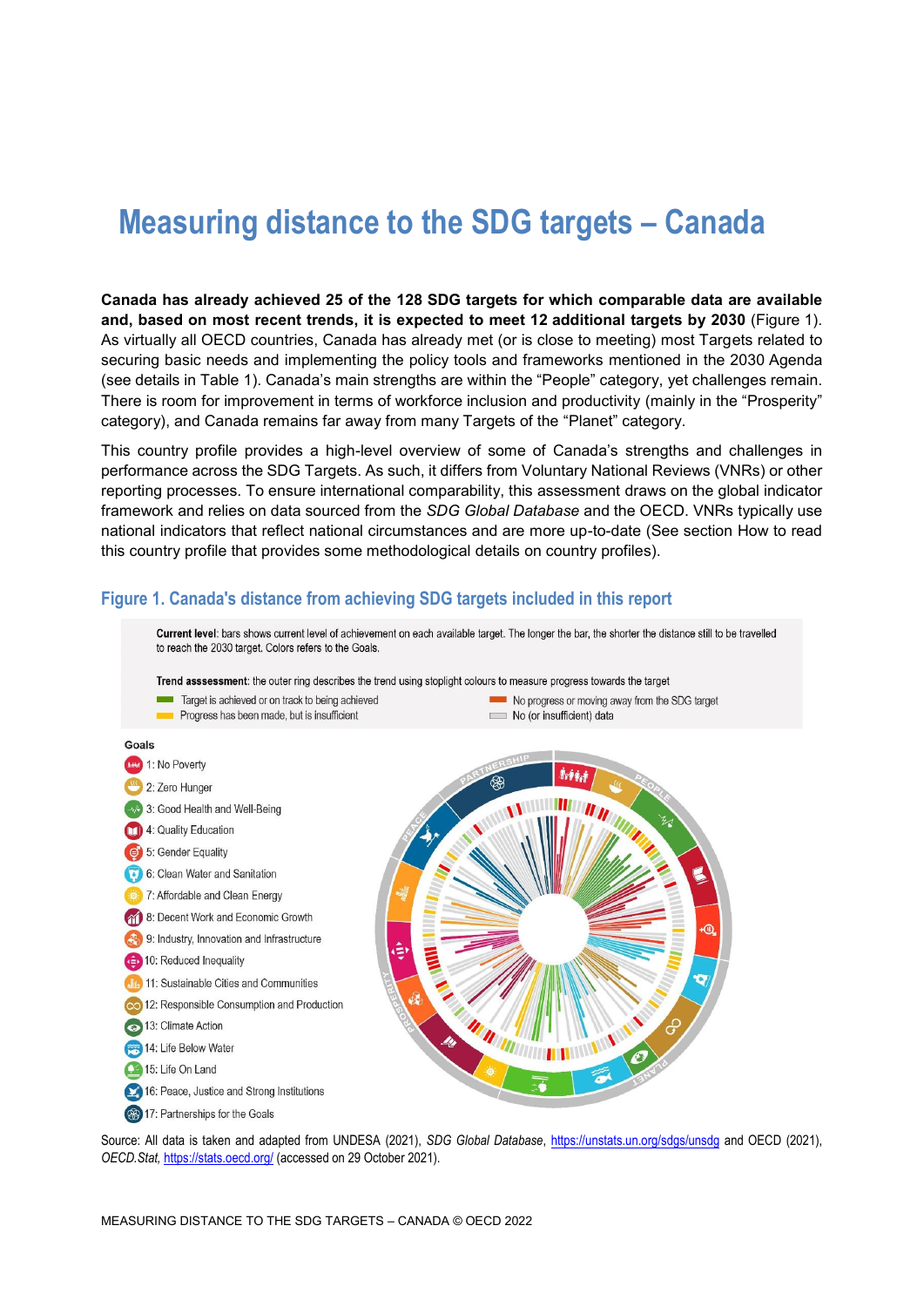# **Main strengths**

**Canada shows good performance on health** (Goal 3). Canada's distances to targets on health status are rather small – it is ahead of the OECD average on premature mortality (Target 3.4). With the exception of overweight and obesity (Target 2.2), risk factors are also below the OECD average; tobacco consumption (Target 3.a), while still common, is 6 percentage points below the OECD average, while air pollution in cities (Target 11.6) is below the WHO-recommended limit. Access to health care is also very good; Canada combines high levels of health service coverage and private health expenditures that do not exceed 10% for 97% of the population (Target 3.8). Canada also has high immunisation rates (Target 3.b). While data for assessing health emergency preparedness (Target 3.d) have limitations, they show Canada as the only OECD country that has met this target so far.

**Besides health, in the "People" category, Canada also reports several strengths on education** (Goal 4). Canada has already met Targets on pre-primary education (Target 4.2) and qualification of teachers (Target 4.c) and has a small distance to achieve the target on lifelong learning (Target 4.3). Canada also reports one of the lowest levels of violence against women (Target 5.2).

## **Main challenges**

**Despite some strength, Canada could improve inclusion.** 90% of the population believe that Canada is a good place to live for ethnic and racial minorities (proxy indicator for Target 10.3) and Canada is close to meeting targets relating to migration policies to facilitate orderly, safe, regular and responsible migration (Target 10.7). However, while the share of women in managerial positions is slightly below 40%, it remains around 30% in the local and national parliaments (Target 5.5). Both the proportion of youth not in education, employment or training, at 14% in 2020 (Target 8.6) and relative income poverty rate, at 12% in 2019, remain stubbornly high (Target 10.2).

**Where data is available, Canada appears to be far away from many targets within the "Planet" category, notably for Goals 13 on climate action and 14 on life below water.** More than 65% of Canada's electricity generation depends on renewables (Target 7.2) but energy efficiency is low (Target 7.3) and decreasing, Canada still features high intensity of greenhouse gas emissions (Target 13.2) and domestic consumption of natural resources per capita (Target 12.2). On Goal 14 on life below water, Canada's performance is poor on the policy indicators regarding overfishing and IUU fishing (available measures only focus on a specific aspect of Target 14.4), as well as on the protection of access rights of small-scale fisheries (Target 14.b). With large amounts of beach litter, Canada is also far from achieving Target 14.1 on marine pollution. While Canada appears to be meeting Target 14.5 on marine protected areas, there is still scope for progress: the share of protected land is at 12% (below the 2020 Aichi Target of 17%) and Canada appears to be behind the OECD average when it comes to the protection of marine (Target 14.5), terrestrial (15.1), freshwater (15.1) and mountain (15.4) areas that are considered to be key for biodiversity.

## **Statistical gaps**

**Like in many other OECD countries, data availability remains a challenge when measuring distances to targets** (see the Overview chapter for details). For Canada, available data on the level of the different indicators allow covering 128 of the 169 targets. As shown in [Figure](#page-2-1) 2 below, indicator coverage is uneven across the 17 goals. While nine goals have most of their targets covered (the indicator coverage exceeds 80%), coverage is much lower for Cities (Goal 11) with only half of its targets covered – Canada is a federation of provinces and given cities are often the subject of provincial laws, some Goal 11 Targets may not apply. Data gaps become starker when focusing on performance indicators,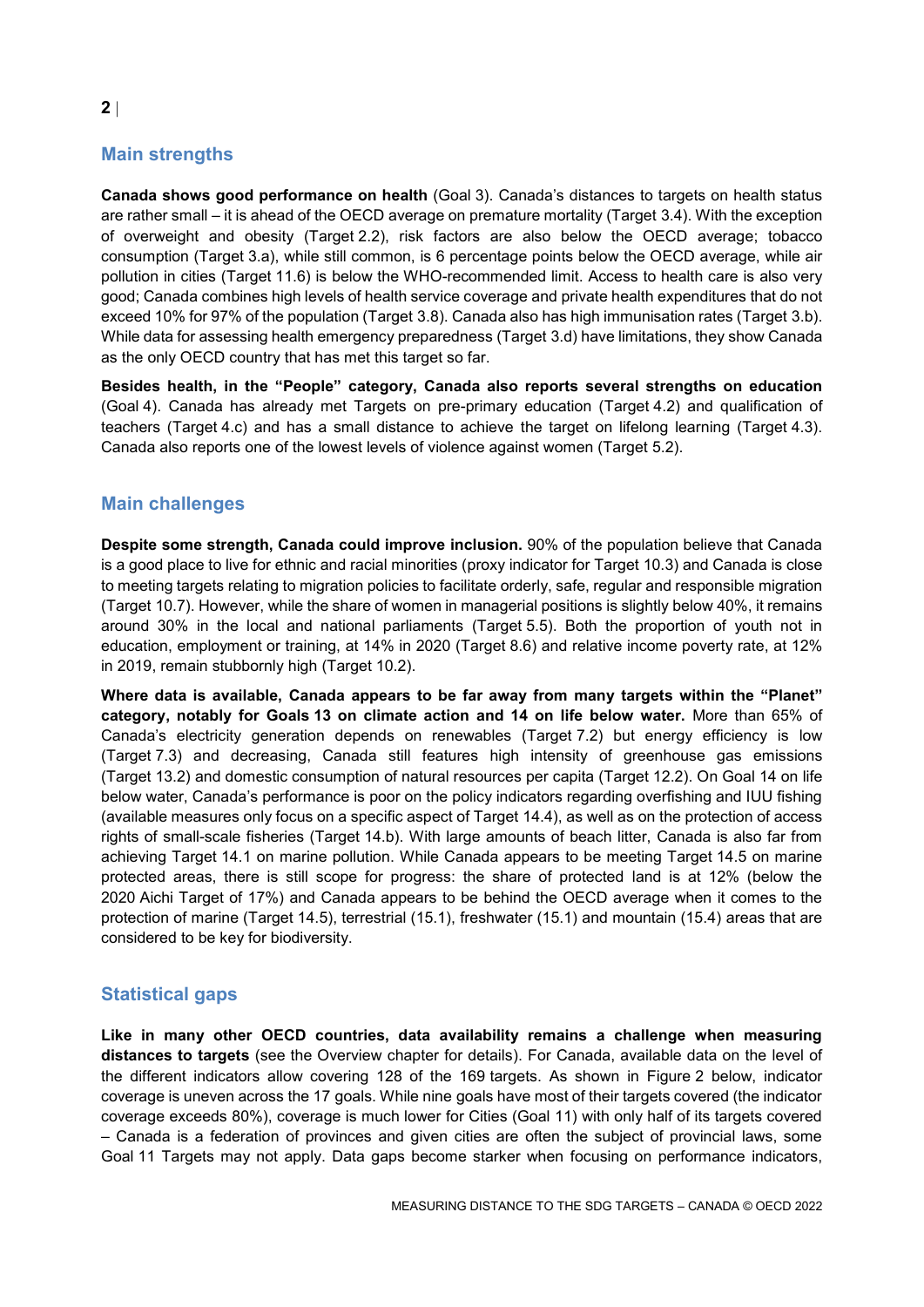excluding those providing contextual information. In this case, coverage exceeds 80% only for Goals 3 on health and 10 on inequalities. Moreover, for eight Goals – mostly within the "Planet" category (Goals 12, 13, 14 and 15) but also on quality education (Goal 4), gender equality (5), cities (11) and partnerships (17), data do not allow monitoring changes over time for more than two in three targets.



### <span id="page-2-1"></span>**Figure 2. Canada's share of the 2030 Agenda's targets covered by at least one indicator, by goal**

Note: The figure represents Canada's share of targets covered by at least one indicator for each SDG. Numbers from 1 to 17 stand for the goals: 1 No poverty, 2 Zero hunger, 3 Good health and well-being, 4 Quality education, 5 Gender equality, 6 Clean water and sanitation, 7 Affordable and clean energy, 8 Decent work and economic growth, 9 Industry, innovation and infrastructure, 10 Reduced inequalities, 11 Sustainable cities and communities, 12 Responsible consumption and production, 13 Climate action, 14 Life below water, 15 Life on land, 16 Peace, justice and strong institutions and 17 Partnerships for the goals. These goals are grouped under five broad themes (the "5Ps"): People, Planet, Prosperity, Peace and Partnership. Beyond data availability, other statistical gaps such as timeliness or granularity also need to be considered. For instance, given the lag in available data, the effects of the pandemic on current distance and trajectories may not be reflected in the estimates. Source: All data is taken and adapted from UNDESA (2021), *SDG Global Database*,<https://unstats.un.org/sdgs/unsdg> and OECD (2021), *OECD.Stat,* <https://stats.oecd.org/> (accessed on 29 October 2021).

## **Detailed information**

While some SDG Targets are, on average, close to being met, performance is very uneven across the 17 Goals of the 2030 Agenda for Sustainable Development. [Table](#page-2-0) 1 presents an overview of Canada's progress towards targets based on available data for each of the 17 Goals. It shows that distances to Targets and trends over time differ significantly even when considering a specific goal.

| Goal | Target | Short Label                   | Distance to<br>Target (s.u.) | <b>Trend Assessment</b>                             | OECD<br>Average | <b>OECD Trend</b><br>Assessment                     |
|------|--------|-------------------------------|------------------------------|-----------------------------------------------------|-----------------|-----------------------------------------------------|
|      |        |                               |                              |                                                     | distance (s.u.) |                                                     |
|      | 1.1    | Extreme poverty               | 0.00                         | Target is achieved or on<br>track to being achieved | 0.00            | Target is achieved or on<br>track to being achieved |
|      | 1.2    | Poverty in all its dimensions | 1.47                         | No progress or moving<br>away from the SDG target   | 1.41            | No progress or moving<br>away from the SDG target   |
|      | 1.3    | Social protection coverage    | 0.77                         | No progress or moving<br>away from the SDG target   | 0.80            | No progress or moving<br>away from the SDG target   |
|      | 1.4    | Access to basic services      | 0.00                         | Target is achieved or on                            | 0.00            | Target is achieved or on                            |

#### <span id="page-2-0"></span>**Table 1. Canada distances to targets and recent trends**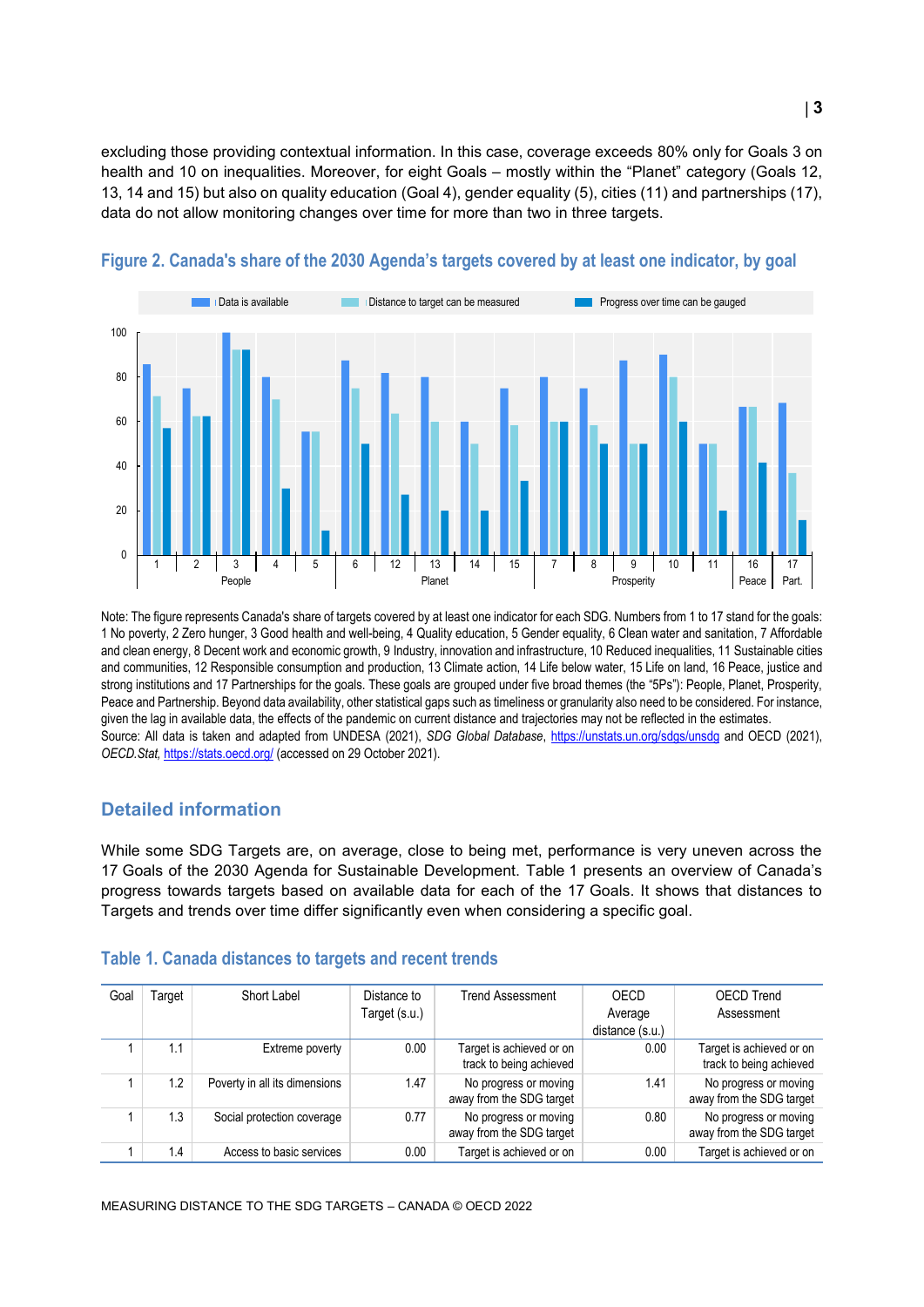| Goal           | Target | Short Label                             | Distance to   | <b>Trend Assessment</b>                                              | OECD                       | <b>OECD Trend</b>                                                    |
|----------------|--------|-----------------------------------------|---------------|----------------------------------------------------------------------|----------------------------|----------------------------------------------------------------------|
|                |        |                                         | Target (s.u.) |                                                                      | Average<br>distance (s.u.) | Assessment                                                           |
|                |        |                                         |               | track to being achieved                                              |                            | track to being achieved                                              |
| 1              | 1.5    | Resilience to shocks                    | 2.61          | n.a.                                                                 | 1.00                       | n.a.                                                                 |
| $\sqrt{2}$     | 2.1    | Hunger                                  | 0.16          | No progress or moving<br>away from the SDG target                    | 0.28                       | No progress or moving<br>away from the SDG target                    |
| $\overline{2}$ | 2.2    | Malnutrition                            | 2.21          | No progress or moving<br>away from the SDG target                    | 2.46                       | No progress or moving<br>away from the SDG target                    |
| $\overline{2}$ | 2.4    | Sustainable production                  | 0.49          | No progress or moving<br>away from the SDG target                    | 1.34                       | No progress or moving<br>away from the SDG target                    |
| $\overline{2}$ | 2.5    | Diversity of seeds and<br>livestocks*   | 4.49          | No progress or moving<br>away from the SDG target                    | 3.59                       | No progress or moving<br>away from the SDG target                    |
| 2              | 2.c    | Food prices anomalies                   | 0.00          | Target is achieved or on<br>track to being achieved                  | 0.00                       | Target is achieved or on<br>track to being achieved                  |
| 3              | 3.1    | Maternal mortality                      | 0.00          | Target is achieved or on<br>track to being achieved                  | 0.00                       | Target is achieved or on<br>track to being achieved                  |
| 3              | 3.2    | Death of newborns and<br>children       | 0.00          | Target is achieved or on<br>track to being achieved                  | 0.00                       | Target is achieved or on<br>track to being achieved                  |
| 3              | 3.3    | Communicable diseases                   | 0.93          | Target is achieved or on<br>track to being achieved                  | 0.56                       | Progress has been made,<br>but is insufficient to meet<br>the target |
| 3              | 3.4    | Premature mortality                     | 0.98          | Progress has been made,<br>but is insufficient to meet<br>the target | 1.26                       | Progress has been made,<br>but is insufficient to meet<br>the target |
| 3              | 3.5    | <b>Prevention of Substance</b><br>abuse | 0.58          | No progress or moving<br>away from the SDG target                    | 0.63                       | Progress has been made,<br>but is insufficient to meet<br>the target |
| 3              | 3.6    | Road traffic accidents*                 | 0.65          | Progress has been made,<br>but is insufficient to meet<br>the target | 0.78                       | Progress has been made,<br>but is insufficient to meet<br>the target |
| 3              | 3.7    | Access to sexual health-care            | 0.19          | Progress has been made,<br>but is insufficient to meet<br>the target | 0.58                       | Progress has been made,<br>but is insufficient to meet<br>the target |
| 3              | 3.8    | Health coverage                         | 0.73          | Progress has been made,<br>but is insufficient to meet<br>the target | 1.79                       | Progress has been made,<br>but is insufficient to meet<br>the target |
| 3              | 3.9    | Deaths and illness from<br>pollution    | 0.51          | No progress or moving<br>away from the SDG target                    | 0.55                       | No progress or moving<br>away from the SDG target                    |
| 3              | 3.a    | Tobacco consumption                     | 1.62          | Progress has been made,<br>but is insufficient to meet<br>the target | 2.65                       | Progress has been made,<br>but is insufficient to meet<br>the target |
| $\mathbf{3}$   | 3.b    | Vaccination                             | 0.17          | Target is achieved or on<br>track to being achieved                  | 0.37                       | Target is achieved or on<br>track to being achieved                  |
| 3              | 3.d    | Health emergency<br>preparedness        | 0.00          | Target is achieved or on<br>track to being achieved                  | 1.19                       | Target is achieved or on<br>track to being achieved                  |
| 4              | 4.1    | Primary and secondary<br>education      | 0.82          | No progress or moving<br>away from the SDG target                    | 1.17                       | No progress or moving<br>away from the SDG target                    |
| 4              | 4.2    | Pre-primary education                   | 0.00          | Target is achieved or on<br>track to being achieved                  | 0.24                       | Target is achieved or on<br>track to being achieved                  |
| 4              | 4.3    | Lifelong learning                       | 0.47          | n.a.                                                                 | 1.25                       | No progress or moving<br>away from the SDG target                    |
| 4              | 4.5    | Disparities in education                | 0.92          | No progress or moving<br>away from the SDG target                    | 1.49                       | No progress or moving<br>away from the SDG target                    |
| 4              | 4.6    | Adults' literacy and numeracy           | 1.44          | n.a.                                                                 | 1.57                       | n.a.                                                                 |
| 4              | 4.7    | Skills for sustainable<br>development   | 1.48          | n.a.                                                                 | 1.04                       | n.a.                                                                 |
| 4              | 4.c    | Qualification of teachers               | 0.00          | n.a.                                                                 | 0.60                       | n.a.                                                                 |
| 5              | 5.2    | Violence against women                  | 0.00          | n.a.                                                                 | 0.89                       | n.a.                                                                 |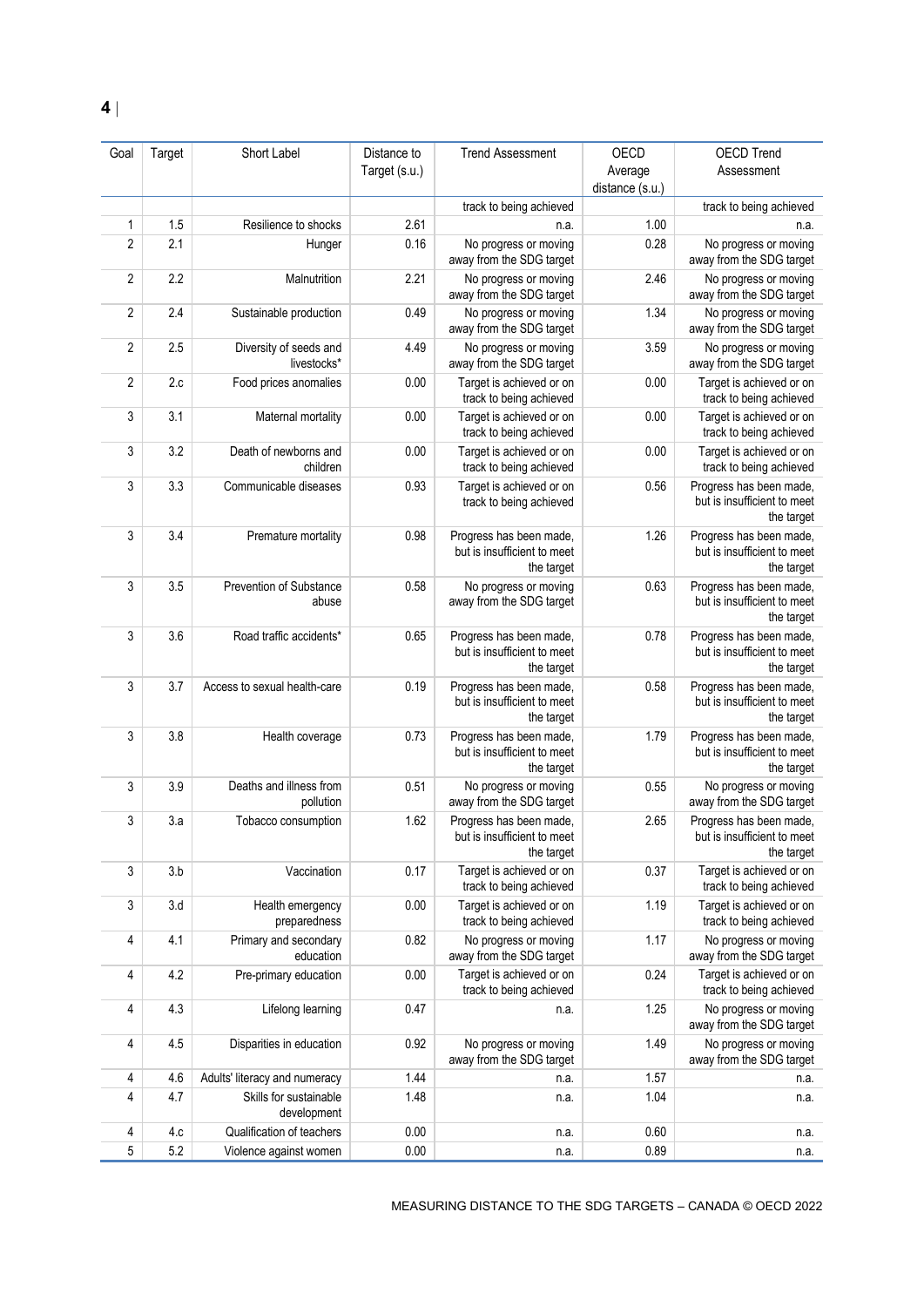| Goal           | Target | Short Label                      | Distance to   | <b>Trend Assessment</b>                                              | OECD            | OECD Trend                                                           |
|----------------|--------|----------------------------------|---------------|----------------------------------------------------------------------|-----------------|----------------------------------------------------------------------|
|                |        |                                  | Target (s.u.) |                                                                      | Average         | Assessment                                                           |
|                |        |                                  |               |                                                                      | distance (s.u.) |                                                                      |
| 5              | 5.3    | Harmful practices                | 0.58          | n.a.                                                                 | 1.37            | n.a.                                                                 |
| 5              | 5.4    | Unpaid care and domestic<br>work | 0.99          | n.a.                                                                 | 1.79            | n.a.                                                                 |
| 5              | 5.5    | Women's participation            | 1.77          | Progress has been made,<br>but is insufficient to meet<br>the target | 1.89            | Progress has been made,<br>but is insufficient to meet<br>the target |
| 5              | 5.b    | Women's empowerment              | 0.05          | n.a.                                                                 | 0.53            | Target is achieved or on<br>track to being achieved                  |
| 6              | 6.1    | Access to drinking water         | 0.00          | Target is achieved or on<br>track to being achieved                  | 0.15            | Target is achieved or on<br>track to being achieved                  |
| 6              | 6.2    | Waste water treatment            | 0.35          | Progress has been made,<br>but is insufficient to meet<br>the target | 0.35            | Progress has been made,<br>but is insufficient to meet<br>the target |
| 6              | 6.3    | Water quality                    | 0.67          | No progress or moving<br>away from the SDG target                    | 0.68            | Target is achieved or on<br>track to being achieved                  |
| 6              | 6.4    | Water-use efficiency             | 0.49          | Progress has been made,<br>but is insufficient to meet<br>the target | 0.54            | Progress has been made,<br>but is insufficient to meet<br>the target |
| 6              | 6.5    | Water resources<br>management    | 0.99          | n.a.                                                                 | 0.98            | n.a.                                                                 |
| 6              | 6.6    | Water-related ecosystems*        | 2.49          | n.a.                                                                 | 2.18            | n.a.                                                                 |
| $\overline{7}$ | 7.1    | Access to energy                 | 0.00          | Target is achieved or on<br>track to being achieved                  | 0.00            | Target is achieved or on<br>track to being achieved                  |
| 7              | 7.2    | Clean energy                     | 0.33          | Target is achieved or on<br>track to being achieved                  | 0.62            | Progress has been made,<br>but is insufficient to meet<br>the target |
| $\overline{7}$ | 7.3    | Energy efficiency                | 2.58          | Progress has been made,<br>but is insufficient to meet<br>the target | 0.98            | Progress has been made,<br>but is insufficient to meet<br>the target |
| 8              | 8.1    | GDP growth                       | 2.55          | No progress or moving<br>away from the SDG target                    | 1.89            | No progress or moving<br>away from the SDG target                    |
| 8              | 8.2    | Productivity                     | 1.99          | No progress or moving<br>away from the SDG target                    | 1.77            | No progress or moving<br>away from the SDG target                    |
| 8              | 8.4    | Material footprint               | 1.03          | Progress has been made,<br>but is insufficient to meet<br>the target | 0.82            | Progress has been made,<br>but is insufficient to meet<br>the target |
| 8              | 8.5    | Employment                       | 1.05          | No progress or moving<br>away from the SDG target                    | 0.97            | No progress or moving<br>away from the SDG target                    |
| 8              | 8.6    | <b>NEET</b>                      | 1.88          | No progress or moving<br>away from the SDG target                    | 1.69            | No progress or moving<br>away from the SDG target                    |
| 8              | 8.8    | Labour rights                    | 1.35          | n.a.                                                                 | 0.80            | Progress has been made,<br>but is insufficient to meet<br>the target |
| 8              | 8.10   | <b>Financial institutions</b>    | 0.00          | Target is achieved or on<br>track to being achieved                  | 0.45            | Target is achieved or on<br>track to being achieved                  |
| 9              | 9.2    | Sustainable industry             | 1.59          | No progress or moving<br>away from the SDG target                    | 0.95            | No progress or moving<br>away from the SDG target                    |
| 9              | 9.4    | Environmental impact             | 2.76          | Progress has been made,<br>but is insufficient to meet<br>the target | 0.87            | Progress has been made,<br>but is insufficient to meet<br>the target |
| 9              | 9.5    | Research and development         | 1.22          | No progress or moving<br>away from the SDG target                    | 1.06            | Progress has been made,<br>but is insufficient to meet<br>the target |
| 9              | 9.c    | ICT                              | 0.00          | Target is achieved or on<br>track to being achieved                  | 0.36            | Progress has been made,<br>but is insufficient to meet<br>the target |
| 10             | 10.1   | Income distribution              | 1.88          | No progress or moving                                                | 1.23            | No progress or moving                                                |

MEASURING DISTANCE TO THE SDG TARGETS – CANADA © OECD 2022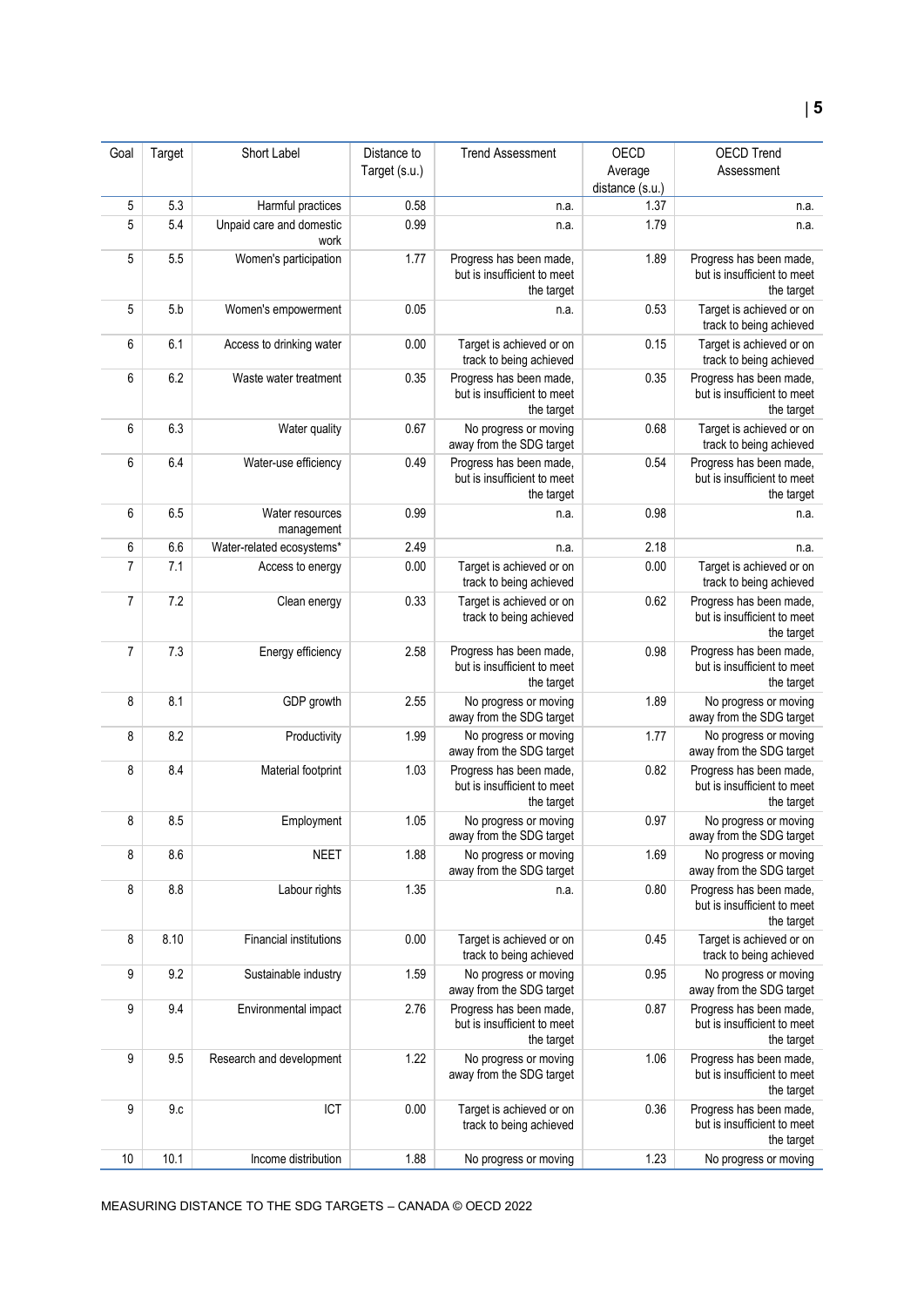| Goal | Target | Short Label                           | Distance to   | <b>Trend Assessment</b>                                              | OECD            | <b>OECD Trend</b>                                                    |
|------|--------|---------------------------------------|---------------|----------------------------------------------------------------------|-----------------|----------------------------------------------------------------------|
|      |        |                                       | Target (s.u.) |                                                                      | Average         | Assessment                                                           |
|      |        |                                       |               |                                                                      | distance (s.u.) |                                                                      |
|      |        |                                       |               | away from the SDG target                                             |                 | away from the SDG target                                             |
| 10   | 10.2   | Social inclusion                      | 1.94          | No progress or moving<br>away from the SDG target                    | 1.54            | No progress or moving<br>away from the SDG target                    |
| 10   | 10.3   | Inequalities of outcome               | 0.46          | No progress or moving<br>away from the SDG target                    | 1.27            | Progress has been made,<br>but is insufficient to meet<br>the target |
| 10   | 10.4   | Redistribution                        | 0.83          | No progress or moving<br>away from the SDG target                    | 1.12            | No progress or moving<br>away from the SDG target                    |
| 10   | 10.5   | Financial markets                     | 1.13          | No progress or moving<br>away from the SDG target                    | 0.90            | No progress or moving<br>away from the SDG target                    |
| 10   | 10.7   | Migration                             | 0.00          | n.a.                                                                 | 0.69            | n.a.                                                                 |
| 10   | 10.a   | Tariff-lines                          | 1.83          | Progress has been made,<br>but is insufficient to meet<br>the target | 0.93            | Progress has been made,<br>but is insufficient to meet<br>the target |
| 10   | 10.c   | Remittances                           | 3.17          | n.a.                                                                 | 2.21            | n.a.                                                                 |
| 11   | 11.1   | Housing                               | 0.00          | n.a.                                                                 | 0.80            | No progress or moving<br>away from the SDG target                    |
| 11   | 11.3   | Urbanization                          | 0.93          | Progress has been made,<br>but is insufficient to meet<br>the target | 1.19            | Progress has been made,<br>but is insufficient to meet<br>the target |
| 11   | 11.6   | Environmental impact of<br>cities     | 0.29          | Progress has been made,<br>but is insufficient to meet<br>the target | 0.49            | Progress has been made,<br>but is insufficient to meet<br>the target |
| 11   | 11.a   | Urban policies                        | 4.42          | n.a.                                                                 | 0.23            | n.a.                                                                 |
| 11   | 11.b   | <b>Disaster Risk Reduction</b>        | 2.61          | n.a.                                                                 | 0.81            | n.a.                                                                 |
| 12   | 12.2   | Efficient use of natural<br>resources | 1.50          | Progress has been made,<br>but is insufficient to meet<br>the target | 0.87            | Progress has been made,<br>but is insufficient to meet<br>the target |
| 12   | 12.3   | Food waste                            | 1.42          | n.a.                                                                 | 1.36            | n.a.                                                                 |
| 12   | 12.4   | Chemical and hazardous<br>waste*      | 0.48          | n.a.                                                                 | 1.02            | n.a.                                                                 |
| 12   | 12.5   | Waste generation                      | 1.16          | Progress has been made,<br>but is insufficient to meet<br>the target | 0.66            | Progress has been made,<br>but is insufficient to meet<br>the target |
| 12   | 12.7   | Public procurement practices          | 0.00          | n.a.                                                                 | 0.00            | n.a.                                                                 |
| 12   | 12.8   | Education for sustainability          | 1.48          | n.a.                                                                 | 1.04            | n.a.                                                                 |
| 12   | 12.b   | Tourism sustainability                | 1.81          | No progress or moving<br>away from the SDG target                    | 1.87            | No progress or moving<br>away from the SDG target                    |
| 13   | 13.1   | Resilience to climate events          | 2.61          | n.a.                                                                 | 0.73            | n.a.                                                                 |
| 13   | 13.2   | Greenhouse gas emissions              | 3.14          | Progress has been made,<br>but is insufficient to meet<br>the target | 1.15            | Progress has been made,<br>but is insufficient to meet<br>the target |
| 13   | 13.3   | Education for sustainability          | 1.48          | n.a.                                                                 | 1.04            | n.a.                                                                 |
| 14   | 14.1   | Marine pollution**                    | 1.51          | No progress or moving<br>away from the SDG target                    | 1.84            | Progress has been made,<br>but is insufficient to meet<br>the target |
| 14   | 14.4   | Overfishing and IUU fishing*          | 1.51          | n.a.                                                                 | 1.78            | n.a.                                                                 |
| 14   | 14.5   | Protected marine areas*               | 0.77          | Progress has been made,<br>but is insufficient to meet<br>the target | 0.38            | Progress has been made,<br>but is insufficient to meet<br>the target |
| 14   | 14.6   | Harmful subsidies to<br>fisheries*    | 0.00          | n.a.                                                                 | 0.36            | n.a.                                                                 |
| 14   | 14.b   | Small-scale fisheries                 | 1.80          | n.a.                                                                 | 1.64            | n.a.                                                                 |
| 15   | 15.1   | Ecosystem protection*                 | 1.90          | Progress has been made,<br>but is insufficient to meet<br>the target | 0.74            | Progress has been made,<br>but is insufficient to meet<br>the target |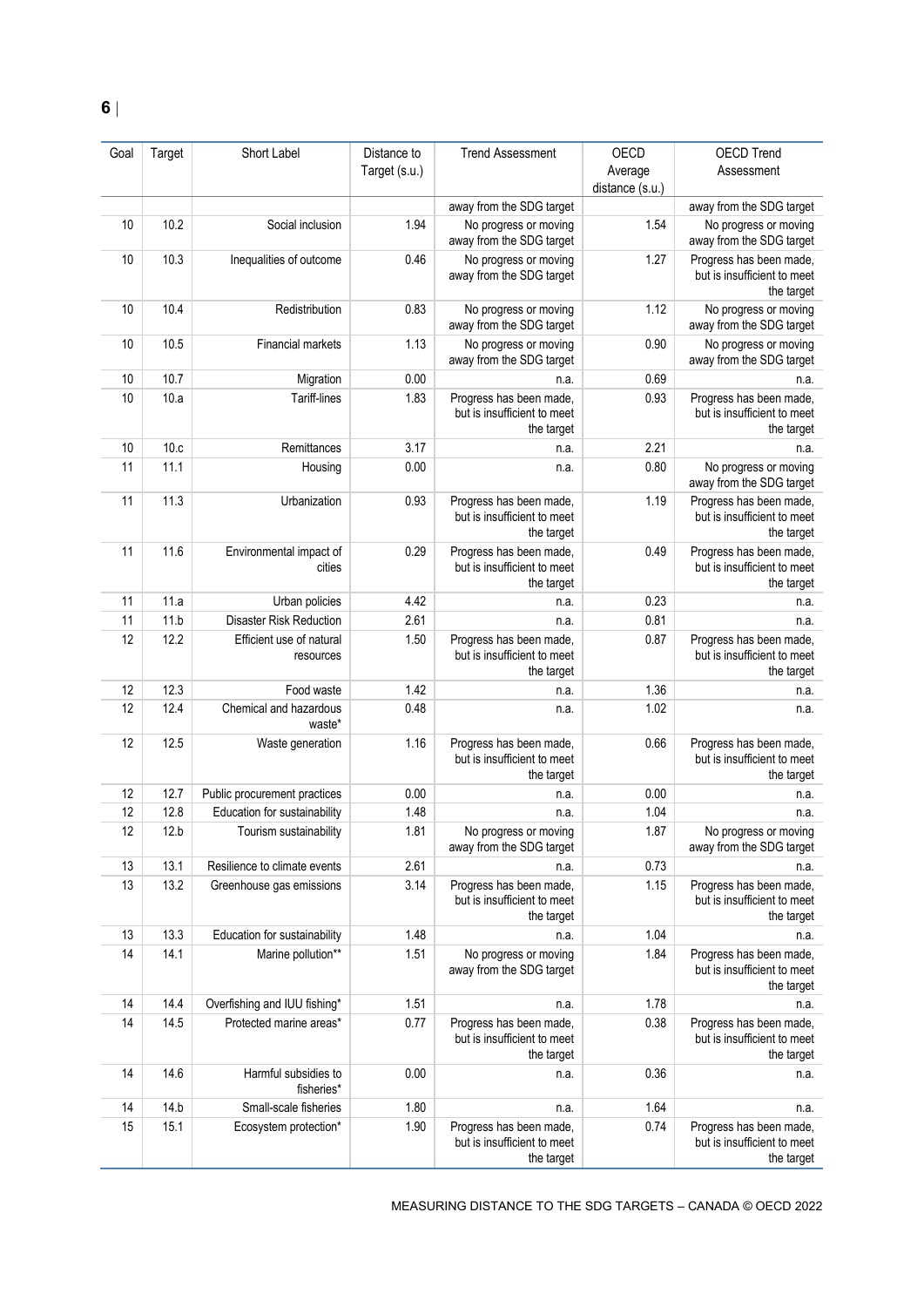| Goal | Target | Short Label                                                             | Distance to<br>Target (s.u.) | <b>Trend Assessment</b>                                              | OECD<br>Average<br>distance (s.u.) | <b>OECD Trend</b><br>Assessment                                      |
|------|--------|-------------------------------------------------------------------------|------------------------------|----------------------------------------------------------------------|------------------------------------|----------------------------------------------------------------------|
| 15   | 15.2   | Sustainable use of forest*                                              | 1.19                         | No progress or moving<br>away from the SDG target                    | 0.60                               | Target is achieved or on<br>track to being achieved                  |
| 15   | 15.4   | Mountain ecosystems                                                     | 1.99                         | Progress has been made,<br>but is insufficient to meet<br>the target | 0.73                               | Progress has been made,<br>but is insufficient to meet<br>the target |
| 15   | 15.5   | Threatened species*                                                     | 0.37                         | No progress or moving<br>away from the SDG target                    | 1.20                               | No progress or moving<br>away from the SDG target                    |
| 15   | 15.6   | Benefits from genetic<br>resources                                      | 1.02                         | n.a.                                                                 | 0.78                               | n.a.                                                                 |
| 15   | 15.8   | Invasive alien species*                                                 | 0.00                         | n.a.                                                                 | 0.30                               | n.a.                                                                 |
| 15   | 15.9   | National and local planning*                                            | 0.00                         | n.a.                                                                 | 0.54                               | n.a.                                                                 |
| 16   | 16.1   | Violence and related deaths                                             | 1.07                         | Progress has been made,<br>but is insufficient to meet<br>the target | 0.66                               | Progress has been made,<br>but is insufficient to meet<br>the target |
| 16   | 16.2   | Violence against children                                               | 0.02                         | Target is achieved or on<br>track to being achieved                  | 0.65                               | No progress or moving<br>away from the SDG target                    |
| 16   | 16.3   | Rule of law                                                             | 2.81                         | No progress or moving<br>away from the SDG target                    | 2.33                               | No progress or moving<br>away from the SDG target                    |
| 16   | 16.6   | Accountable institutions                                                | 1.70                         | Progress has been made,<br>but is insufficient to meet<br>the target | 2.26                               | Progress has been made,<br>but is insufficient to meet<br>the target |
| 16   | 16.7   | Inclusive decision-making                                               | 1.45                         | n.a.                                                                 | 1.85                               | n.a.                                                                 |
| 16   | 16.9   | Legal identity for all                                                  | 0.00                         | n.a.                                                                 | 0.00                               | n.a.                                                                 |
| 16   | 16.10  | Access to information                                                   | 0.00                         | n.a.                                                                 | 0.00                               | n.a.                                                                 |
| 16   | 16.a   | National institutions                                                   | 0.00                         | Target is achieved or on<br>track to being achieved                  | 0.54                               | Target is achieved or on<br>track to being achieved                  |
| 17   | 17.2   | Official Development<br>Assistance                                      | 1.24                         | No progress or moving<br>away from the SDG target                    | 0.94                               | Progress has been made,<br>but is insufficient to meet<br>the target |
| 17   | 17.10  | Multilateral trading system                                             | 0.80                         | No progress or moving<br>away from the SDG target                    | 0.45                               | Target is achieved or on<br>track to being achieved                  |
| 17   | 17.12  | Market access for least<br>developed countries                          | 0.61                         | No progress or moving<br>away from the SDG target                    | 0.72                               | No progress or moving<br>away from the SDG target                    |
| 17   | 17.15  | National leadership to<br>implement policies for<br>poverty eradication | 2.27                         | n.a.                                                                 | 2.32                               | n.a.                                                                 |
| 17   | 17.16  | Global Partnership for<br>Sustainable Development                       | 0.00                         | n.a.                                                                 | 0.89                               | n.a.                                                                 |
| 17   | 17.18  | Statistical capacity                                                    | 0.00                         | n.a.                                                                 | 0.09                               | n.a.                                                                 |
| 17   | 17.19  | Statistical capacity-building                                           | 0.00                         | n.a.                                                                 | 0.11                               | n.a.                                                                 |

Note: \* refers to targets with a 2020 deadline. \*\* refers to targets with a 2025 deadline. The OECD average is measured as the simple average across OECD countries with available data.

Source: All data is taken and adapted from UNDESA (2021), *SDG Global Database*,<https://unstats.un.org/sdgs/unsdg> and OECD (2021), *OECD.Stat,* <https://stats.oecd.org/> (accessed on 29 October 2021).

## <span id="page-6-0"></span>**How to read this country profile**

The OECD report *The Short and Winding Road to 2030: Measuring Distance to the SDG Targets* evaluates the distance that OECD countries need to travel to meet SDG targets for which data are currently available. It also looks at whether countries have been moving towards or away from these targets, and how likely they are to meet their commitments by 2030, based on an analysis of recent trends and the observed volatility in the different indicators.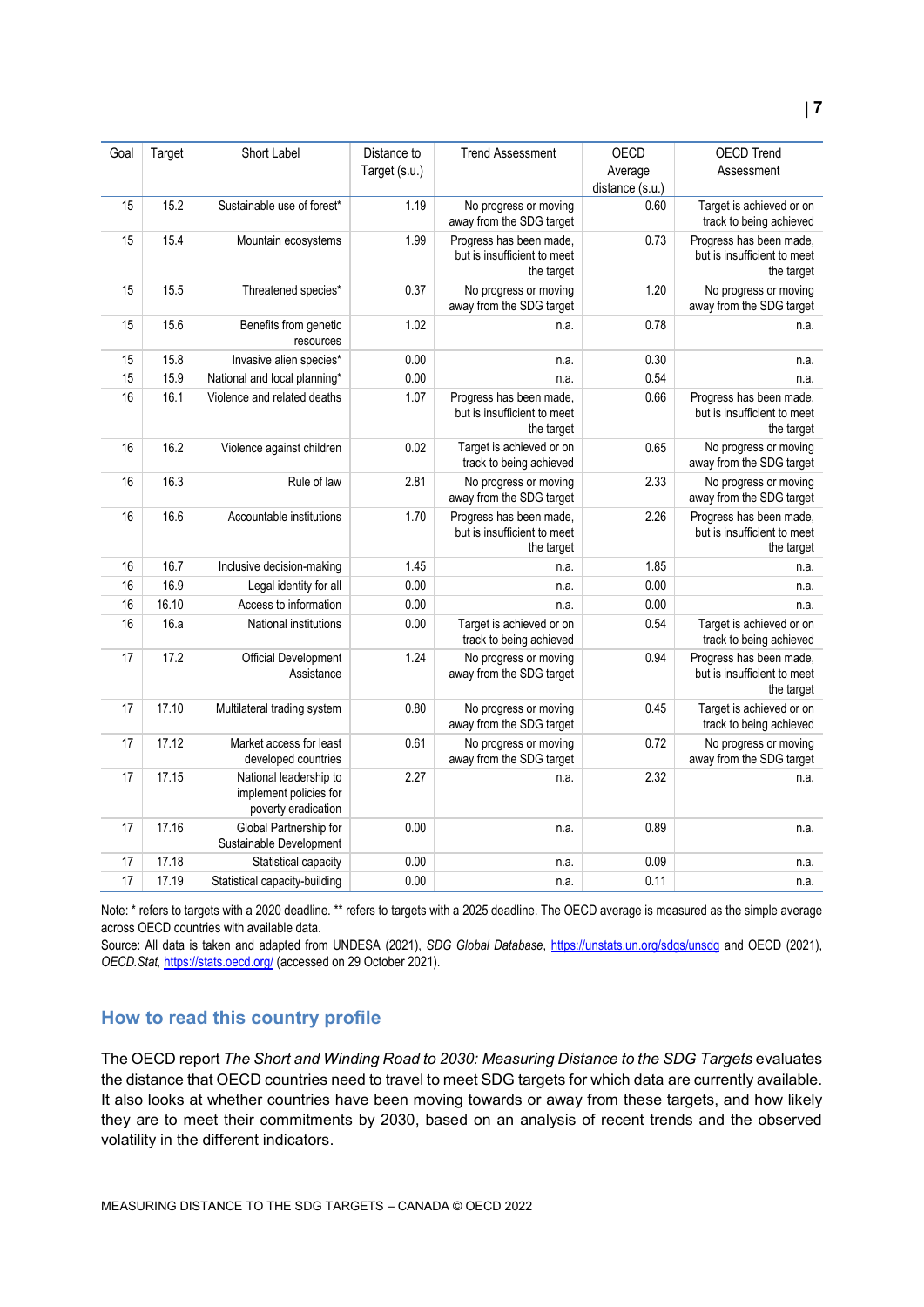As most authors and international organisations, this report adopts a rather simple geometric growth model for assessing the direction and pace of recent changes in the context of the SDGs. Yet, instead of making direct estimates of the value of the indicator by 2030, it models the likelihood of achieving a specific level using Monte Carlo simulations.

While the report provides an overview of where OECD countries, taken as a whole, currently stand, country profiles provide details of the performance and data availability of individual OECD countries.

## *How to read the OECD SDG Wheel?*

Progress on SDGs requires a granular understanding of countries' strengths and weaknesses based on the consideration of the 169 targets of the 2030 Agenda. [Figure](#page-0-0) 1 shows both **current achievements** (in the inner circle; the longer the bar, the smaller the distance remaining to be travelled) **as well as whether OECD countries are on track** (or are at least making progress) to meet their commitments by 2030 (in the outer circle).

The length of each bar shows current level of achievement on each target. As detailed in the Methodological Annex, countries' distance to target is measured as the "standardised difference" between a country's current position and the target end-value. For each indicator, the standardised measurement unit (s.u.) is the standard deviation observed among OECD countries in the reference year (i.e. the year closest to 2015). Therefore, the longer the bar, the shorter the distance still to be travelled to reach the target by 2030. The colours of the bars applied to the various targets refer to the goals they pertain to.

The outer ring shows how OECD countries are performing over time and how likely they are to meet the different targets by 2030 based on the observed trends of the various indicators. It uses stoplight colours to classify the progress towards the target:

- green is used to indicate those countries that (based on the change in the different indicators over a recent period) should meet the target in 2030 just by maintaining their current pace of progress (i.e. more than 75% of (randomised) projections meet the target);
- yellow for those countries whose current pace of progress is insufficient to meet the target by 2030 (i.e. less than 75% of randomised projections meet the target, while the correlation coefficient between the indicator and the year is high and statistically significant, implying that a significant trend could be detected); and
- red for those countries whose recent changes have been stagnating or moving them further away from the target (i.e. less than 75% of randomised projections meet the target and the correlation coefficient between the indicator and the year is low or statistically insignificant, implying that no statistical trend could be identified).

## *How to read the Strength and Challenges sections?*

With the aim of helping its member countries in navigating the 2030 Agenda and in setting their own priorities for action, this report relies on a unique methodology for measuring the distance that OECD countries have to travel to achieve SDG targets. The identification of the main strengths and challenges proposed in this report relies on current performances only:

- A target is considered to be a strength when the distance to the target end-value is lower than 0.5 s.u. (i.e. the distance is deemed to be small) or when the country is closer to the target than the OECD average. For instance, while Korea's distance to Target 2.2 on malnutrition is 1.4 s.u. (i.e. classified as medium distance), the average OECD distance is 2.5 s.u. Therefore, Target 2.2 is categorised as being a strength for Korea.
- A target is considered to be a challenge when the distance to target is greater than 1.5 s.u. (i.e. distance is deemed to be long) or when the country is further away from the target than the OECD

## **8**